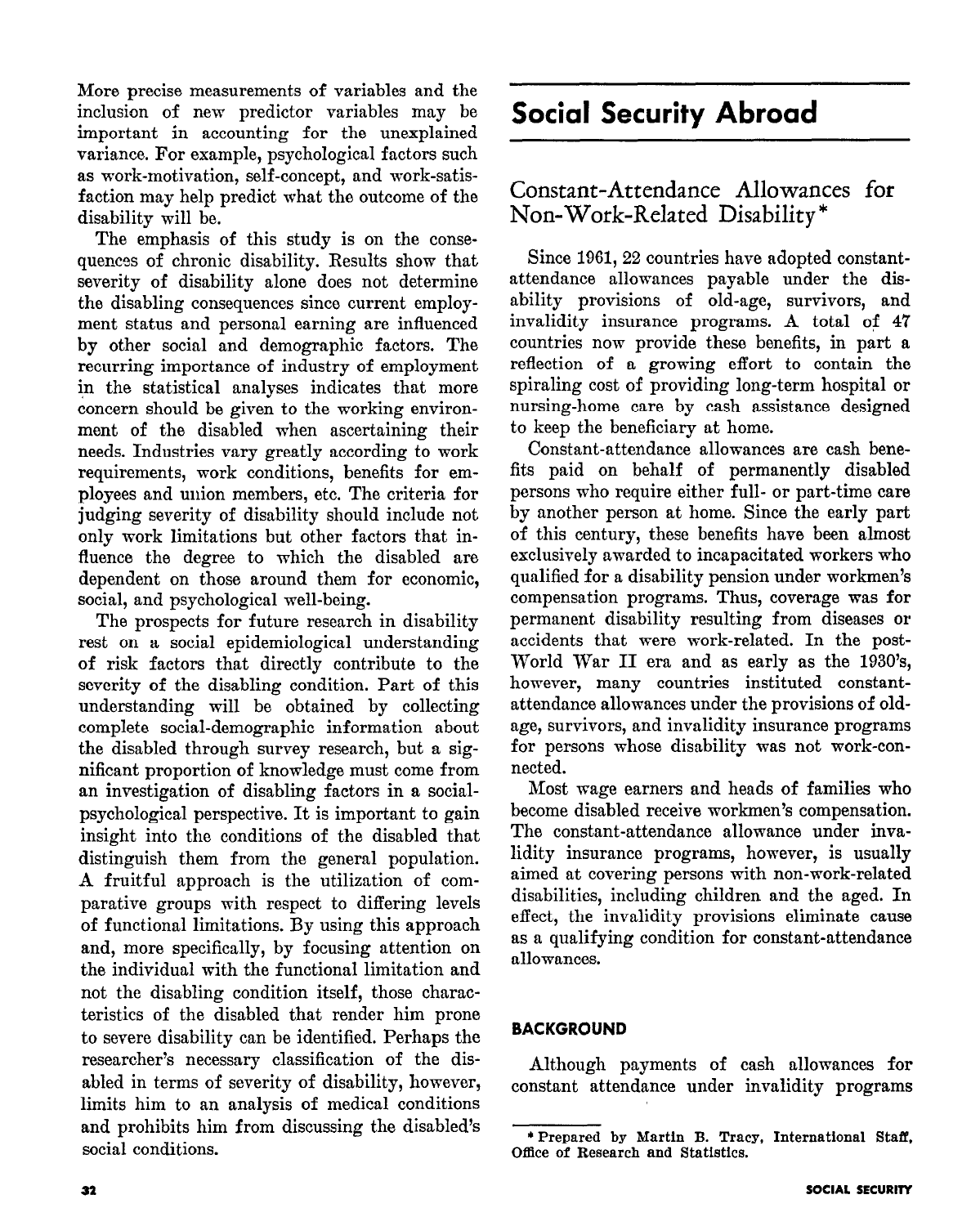have been made since at least the 1930's, many European programs were instituted in the post-World War II period. There were apparently two principal reasons for its development at that time. First, the War had increased the need for women workers, and their subsequent entrance into the labor market meant that they could no longer attend to disabled relatives or participate in voluntary home-care service organizations. As a result, home-care services were unable to meet growing demands. Cash benefits helped to alleviate the lack of voluntary manpower by enabling a beneficiary either to pay for the services of a nurse or to help compensate a relative who stayed home to care for the invalid.

Second, as national health systems became more developed after the War, provisions for determining eligibility were adopted that usually alIowed the family physician to decide entitlement based on national guidelines. The cash payments made available under this approach allowed disabled persons to pay the medical fees required for home-nursing care or to pay relatives for attending them. In the early stages of development, the national health systems of Europe sometimes did not provide cash allowances for constant attendance because of the administrative complexities involved. Some systems could not cope with determining the extent of disability necessary for entitlement to the benefit.

Since the early 1960's, spiraling costs for institutionalized care, combined with an increase in the number of permanently disabled persons, has moved 22 more nations to establish this type of allowance under their invalidity insurance provisions. By adding the allowance to the invalidity pensions, virtually all persons in covered employment are potentially entitled to constantattendance allowances, regardless of the cause of incapacity, if the disability requires constant care.

In addition to the invalidity insurance programs' provisions for constant-attendance allowances, three other main programs provide some form of care to the disabled of all age groups: (1) Workmen's compensation programs award cash allowances to the permanently disabled for work-related incapacity; (2) home-help services primarily provide domestic services to the temporarily as well as permanently disabled; and (3) nursing homes offer institutionalized care, principally for the aged with or without physical handicaps.

#### Workmen's Compensation

Traditionally, most provisions for constantattendance cash benefits have been covered under workmen's compensation. Of the 127 countries with workmen's compensation programs, '76 or about 60 percent provide constant-attendance allowances. All of the European countries as well as Australia and Japan have such allowances. In the United States, the workmen's compensation programs of Hawaii, Nevada, and Washington pay a supplement for constant care to persons permanently disabled from work-related accidents or illnesses.

In most of the countries that provide the allowance under workmen's compensation, the benefit increases the pension amount to at least 100 percent of former income. In many instances, particularly in Europe and the former French colonies, the trend has been to exceed the lOOpercent replacement rate by as much as 40 percent in an apparent effort to offset increasing nursing-care costs and to induce the greater use of home care.

#### Home-Help Services

A major source of constant-attendance care is found in home services organizations. Since the 1940's, most industrialized countries have provided programs to assist disabled aged and handicapped persons by aiding them with domestic chores such as cleaning, cooking, laundry, and shopping. The intent has been to keep the patient independent in his own home and out of institutions. The types of services provided by home-help programs and their financing vary greatly between communities as well as from country to country. Services may be performed on a voluntary basis through charitable organizations or provided as municipal projects, partly funded by national assistance. In Sweden, for example, the Government funds one-third of the cost to the municipality in providing domestic home care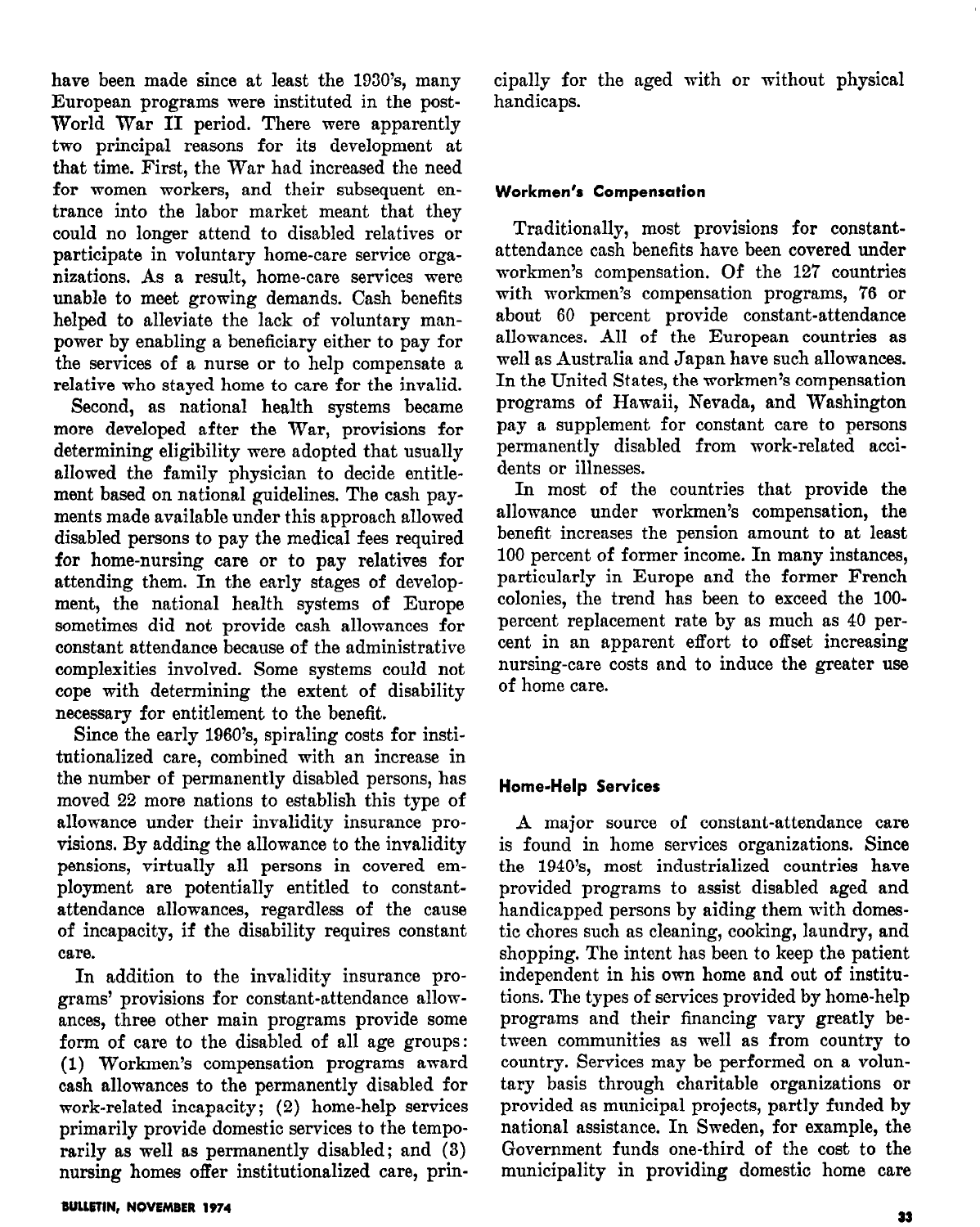to the handicapped and aged. In the United States, home-help services are available under both private and national programs.

At times, home-help services take the form of a cash benefit. In the Scandinavian countries, beneficiaries receive a means-tested benefit so that they can hire an attendant when nurses, who are usually provided free to the indigent, are not otherwise available.

Aside from the Scandinavian programs, the success of most home-help services has been hindered by the general absence of provisions for nursing care. Many women who once stayed home to care for incapacitated relatives are now at work and no longer available. The need for domiciliary nursing care has, moreover, grown steadily as the proportion of aged people in the general population has increased. Correspondingly, the traditional means of providing care have declined.

#### Nursing Homes

A third approach to constant care has been the expansion of public nursing homes. Many countries have either built publicly financed facilities, encouraged private development and expansion, or both. A number of national health systems subsidize private nursing homes to defray the added expense of caring for the permanently disabled. The use of nursing-home facilities is not, however, generally viewed as a practical means of caring for the severely handicapped. Too many people must be accommodated and the cost of institutionalization is too high.

### CONSTANT-ATTENDANCE ALLOWANCES UNDER INVALIDITY PROVISIONS

Many disabled persons are excluded from the benefits and facilities provided by workmen's compensation programs. Others need medical attention not provided by home-care agencies. Still others do not want or cannot afford care in a nursing home. The role of the constant-attendance cash allowance under the invalidity program has been to fill these gaps with low-cost assistance.

Forty-seven countries have adopted this ap-

proach-all the industrialized and Western European countries except Canada, West Germany, and the United States. The benefit is normally used to hire a professional or nonprofessional nurse or to reimburse family members for their costs incurred in caring for a relative. In some cases, the benefit may be paid directly to relatives attending the disabled person. As one intent of the assistance is to help the disabled person remain at home, the allowance is terminated if the beneficiary is institutionalized,

### Qualifying Conditions

The constant-attendance allowance in most countries is a supplement to regular benefits payable under the invalidity provisions of social insurance programs. Individuals who are entitled under invalidity provisions usually continue to receive the allowance when the invalidity pension is converted to an old-age benefit at retirement age. Initial entitlement to benefits is also possible under the old-age pension provisions, and in some cases it is restricted to persons of retirement age.

Usually the qualifying conditions for an invalidity pension require at least a two-thirds loss of working capacity and a specified period of contributions from covered employment to the social security fund. In addition, the constantattendance supplement requires a permanent incapacity to such an extent that the disabled person needs help with eating, dressing, and bodily functions for at least 12 hours a day.

In some countries, these conditions are met only in cases of 100-percent or total permanent disability. In others, particularly in Scandinavia, constant-attendance allowances are payable for lesser degrees of disability based on residency and the severity of disablement. In these programs, a permanently disabled person who needs only part-time care may qualify for the special allowance. The criteria used under these systems are determined on an individual basis by the disabled person's personal physician.

A variation of this approach has recently been adopted in Belgium where a test that required 100-percent disability has been replaced by a case-by-case test of each individual's particular circumstances. Need is determined by the patient's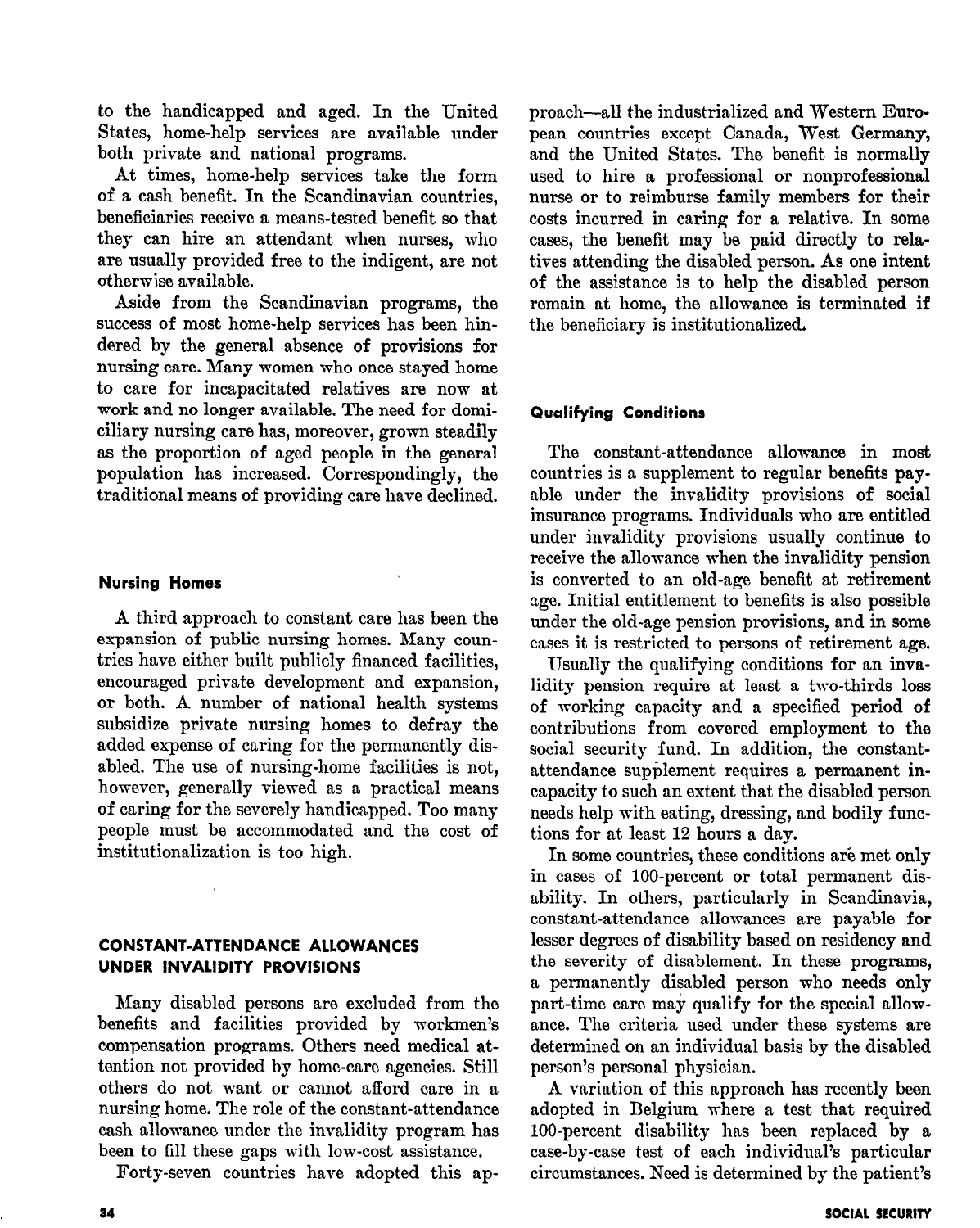own physician, based on Government guidelines. The criterion of a new program in Australia, on the other hand, specifies that an aged person must require professional nursing care to the extent that would justify admission to a nursing home otherwise.

Under most invalidity insurance programs, benefits are payable for permanent disability as a result of any cause—illness, accident, infirmity, or disease. By way of contrast, entitlement under workmen's compensation programs is almost always restricted to work-related injury or illness. A recent accident insurance program in New Zealand that covers all contingencies is the major exception of this policy.<sup>1</sup> Under this program, about 90 percent of the workers receive 24-hour-a-day accident coverage. The remaining 10 percent (apprentices and part-time workers) are covered for work-related injuries, including those that occur while traveling to and from the job.

In some countries, age may be a qualifying condition for entitlement to constant-attendance allowances under invalidity insurance. In Australia, for example, the allowance is paid if the beneficiary is aged 65 or over. In other countries, age is a factor only in establishing the benefit amount. In France and the United Kingdom rates vary according to age groups. In most programs, however, the allowance is awarded without age restrictions. In those countries where entitlement is based on employment, special provisions may be made for covering children.

Another important qualifying characteristic of most constant-attendance allowances is the application of a means test. Under such a test, benefits may be payable only if the beneficiary's income, including any disability benefits, is below a specified level. In certain countries-France, for example-the income of the family as well as the beneficiary is calculated in the means test. This method is used in the French test for allowances payable to families with disabled children. In other countries, as in Scandinavia, the means test is applied only when a nursing shortage requires cash benefits for the recruitment of a relative or others to attend the beneficiary.

The amount of the constant-attendance payment is usually computed either as a percentage of the invalidity pension, a percentage of the worker's average earnings, or a flat-rate amount established by law. Of the 13 industrialized countries with constant-attendance allowances payable under invalidity insurance provisions, five award benefits as a percentage of earnings, four pay a flat-rate amount, three base the amount on a percentage of the invalidity pension, and one makes payments according to individual need. Although the rates of increase vary widely, most of the countries increase the benefit level by more than 100 percent. The type of computation method used to establish the benefit amount does not appear to be a significant factor in the level of benefit rates among the European systems.

Nevertheless, when all countries are considered the most prevalant approach is to compute the allowance as a percentage of the normal invalidity pension. This is the method of 22 of the 47 countries that provide the allowance (see the accompanying table).

If the percentage-of-invalidity-pension formula is used, minimum invalidity pension amounts are increased by a range of from 20 percent (Guinea) to 100 percent (Denmark and Iceland). In countries where the invalidity pension is based solely on a percentage of earnings, the minimum benefit is usually increased by 50 percent. In the Western European countries that calculate invalidity benefits as a fixed amount plus a percentage of earnings, the constant-attendance increase is higher (Denmark, Iceland, and Switzerland).

The second most widely used method of computation is based on a worker's average earnings. Sixteen countries calculate the allowance on this basis, using a percentage of the beneficiary's previous, and usually most recent, average earnings level. Under this method, the invalidity amount may be supplemented by a range of 10-50 percent of average earnings. (Most of the non-European countries employ a lo-percent formula, and the Western European countries generally have a replacement rate ranging from 20 percent to 40 percent.) When the constant-attendance allowance is added to the invalidity pension, which is also a percentage of average earnings, the combined replacement rate ranges from a low

<sup>&#</sup>x27; See Elizabeth K. Kirkpatrick, "No-Fault Accident Compensation in New Zealand," Social Security Bulletin, September 1973, pages 25-29.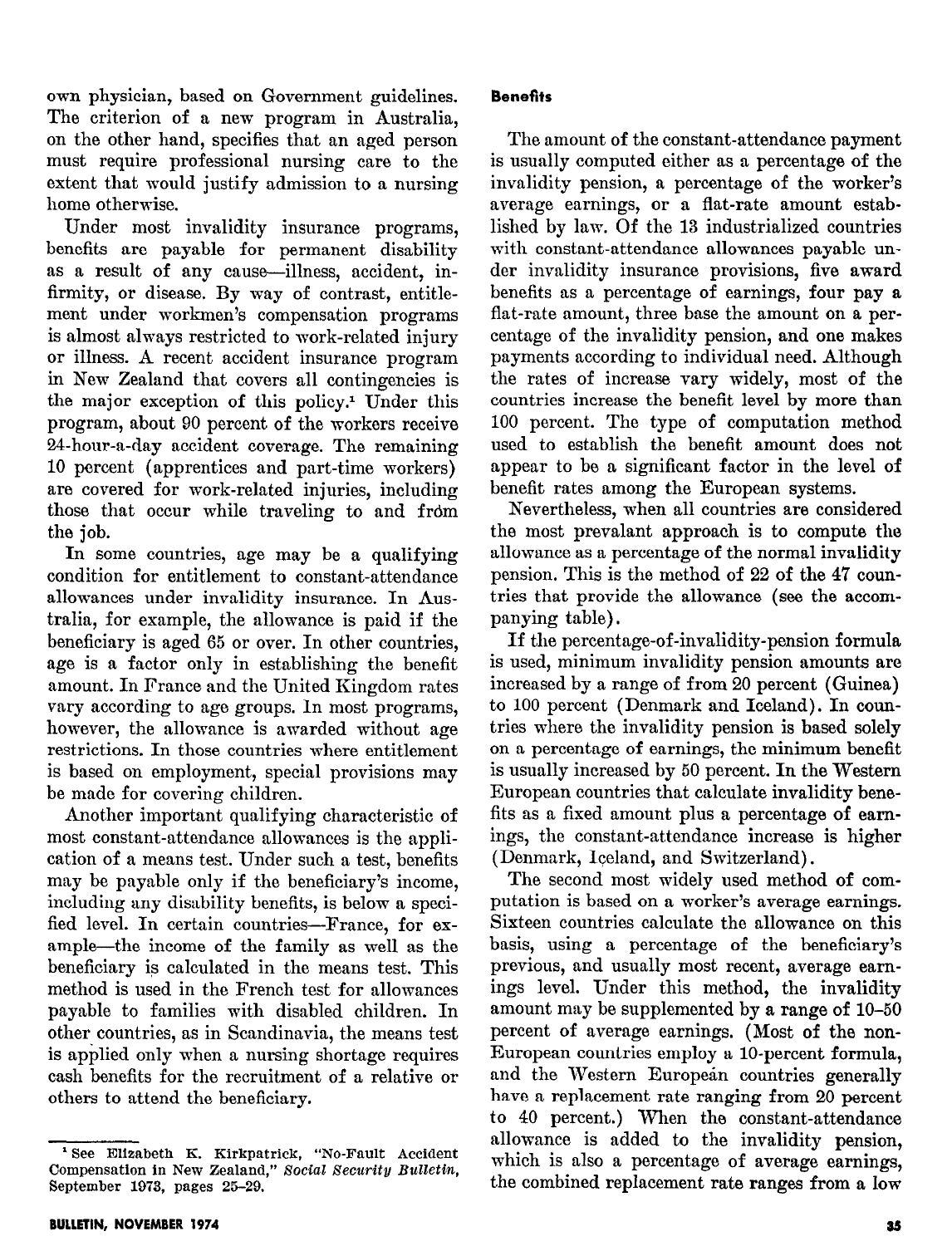meaning pension increase resulting from addition of constant-attendance allowance, by percentage of invalidity pension, percentage of earnings, and flat-rate amount, by country, 1973<sup>1</sup>

|                                                                                                                                                            | Constant-attendance allowance as-   |                           |                                      |
|------------------------------------------------------------------------------------------------------------------------------------------------------------|-------------------------------------|---------------------------|--------------------------------------|
| Country                                                                                                                                                    | Percent<br>of invalidity<br>pension | Percent<br>٥f<br>earnings | Flat-<br>rate<br>amount <sup>2</sup> |
| Albania.<br>Algeria<br>Australia <sub>-----</sub> ---------------<br>Austria                                                                               | 40<br>4.50                          | 515                       | 65                                   |
| $Bolivia$<br>Bulgaria<br>Cameroon<br>$Colombia$ <sub>-------------</sub>                                                                                   | 50<br>50<br>40                      | $10 - 15$<br>10           |                                      |
| Congo<br>Czechoslovakia_<br>$Dahomey$ <sub>--------------</sub>                                                                                            | 40<br>50<br>100                     |                           | $20 - 80$                            |
| Denmark<br>$E1$ Salvador<br>Find<br>$\mathbf{France}_{\text{max}}$<br>Greece                                                                               | 50                                  | 20<br>40                  | 113                                  |
| Guatemala <sub>------</sub><br>Guinea<br>Honduras <sub>--------</sub>                                                                                      | 425<br>20<br>50                     | 10                        |                                      |
| $Hungary$ <sub>--------------</sub><br>Iceland_________________________<br>Japan<br>Malaysia <sub>-----</sub> ----------------<br>Mauritania______________ | 100<br>25<br>30<br>50               |                           |                                      |
| Mexico<br>Morocco<br>Netherlands<br>Niger______________________                                                                                            | 20<br>50                            | 10<br>620<br>25           |                                      |
| Norway<br>Panama.<br>Poland<br>-----<br>Romania                                                                                                            |                                     | 10                        | 33<br>46                             |
| Saudi Arabia<br>South Africa<br>Sp ain<br>Sweden <sub>------</sub> -------------------<br>Switzerland                                                      | $20 - 80$                           | 10<br>50<br>•30           | $\overline{26}$                      |
| Togo<br>Turkey<br>U.S S R                                                                                                                                  | 50                                  | 10<br>(7)                 | 80                                   |
| United Kingdom<br>Venezuela<br>Viet-Nam (North)<br>Zaire_                                                                                                  | 50<br>50                            | 10                        |                                      |

 $\begin{smallmatrix} \textbf{1} & \textbf{Belgium} & \textbf{and} & \textbf{East Germany} \text{ base the benefit amount for constant-} \\ \textbf{attendance allows one the needs of the individual \\ \textbf{1} & \textbf{Converted to a percentage of increase in the minimum disability pension} \\ \textbf{amount for purposes of comparison.} \end{smallmatrix}$ 

<sup>8</sup> Maximum percent.

Thrasmanum Formation of a supplement, a separate constant-attendance pension is paid<br>
I Instead of a supplement, a separate constant-attendance pension is paid<br>
the pension is 88 percent of earnings with a minimum and maxi fit amount imposed.

of 45 percent to a high of 125 percent. The median replacement rate is about 85 percent. In the four Western European countries using this computation method, the combined replacement rate ranges from 90 percent to 125 percent of average earnings.

Seven countries award a fixed, flat-rate allowance. The table shows the flat-rate allowance when, for purposes of comparison, it is converted to a percentage of increase in the minimum invalidity pension amount. Thus, the percentages

added to the basic invalidity pension for the constant-attendance allowances range from a low of 20 percent (Czechoslovakia) to a high of 113 percent (Finland). The wide variation between rates of increase reflects much less uniformity than the range of pension increases in the other two methods. The two Western European countries, however, are compatible with other European systems in terms of percentage increase. Of the three Western industrialized countries, only the Australian benefit rate falls below those of its European counterparts.

The two remaining countries, Belgium and East Germany, compute the benefit amount for constant-attendance payments on the needs of the individual. In 1973, the flat-rate monthly benefit in Belgium was replaced with a benefit based on both degree of disability and financial need.

#### Workmen's Compensation Benefit Formulas

The computation methods and benefit rates for constant-attendance allowances under invalidity insurance provisions generally correspond to the formulas used to calculate the same benefit under workmen's compensation. Of the 76 countries with constant-attendance allowances under workmen's compensation, 37 also award a similar benefit amount under invalidity provisions. In 27 of the 37 countries with a supplement payable in both programs, the benefit formula is exactly the same.

In 16 of the 27 countries with identical benefit formulas under both invalidity and workmen's compensation programs, the cash amounts of benefits are equal. In the 11 countries that use an identical formula based on the percentage-ofinvalidity-pension for both programs,<sup>2</sup> the amount payable under invalidity insurance is lower than the amount paid under workmen's compensation. The difference reflects the higher basic invalidity pension under the latter program.

In the 10 countries where the benefit formula is different under each program,<sup>3</sup> benefits are

<sup>2</sup> Algeria, Austria, Bolivia, Cameroon, Congo, Denmark, Honduras, Malaysia, Niger, Venezuela, and Zaire.

<sup>&</sup>lt;sup>8</sup> Colombia, Dahomey, El Salvador, Mauritania, Morocco, Saudi Arabia, South Africa, Switzerland, Togo, and Turkey.